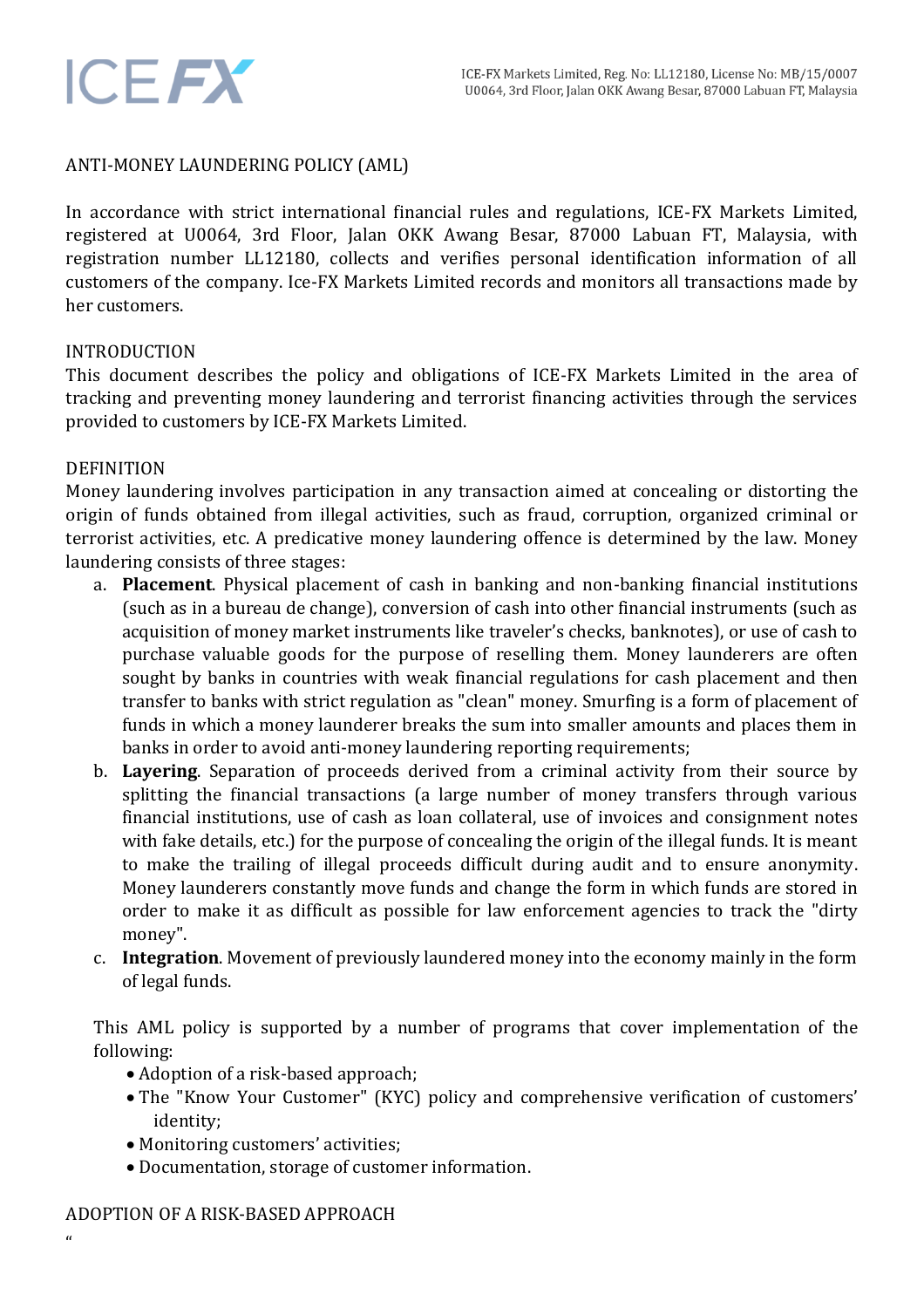# **ICEFX**

Identification of money-laundering risks through transactions enables ICE-FX Markets Limited to identify and implement appropriate measures towards controlling and reducing these risks. The risk criteria used are as follows:

- **a. Risks related to countries.** Together with other risks, the company provides up-to-date information on potential money laundering risks. Factors that determine increased risk associated with a country include:
	- Countries under sanctions, embargoes, and other similar measures.
	- Countries identified by the Financial Action Task Force (FATF) as not cooperating in the fight against money laundering or countries identified by reliable sources as having no relevant anti-money laundering laws and regulations.
	- Countries identified by reliable sources as financing and supporting terrorist activities.
- **b. Risks related to customers.** There is no single consensus on how to identify a high-risk client. However, the characteristics of clients that have been identified as having a potentially high risk of being involved in money laundering are listed below:
	- Weapons manufacturers.
	- Persons with capital-intensive enterprises.
	- Persons related to unregulated charities and other non-profit organizations.
- **c. Risks related to services**. The definition of risks related to money laundering should include consideration of such factors as services identified by regulators, public authorities, and other reliable sources, as potentially high risk in terms of money laundering.

# THE KYC POLICY AND COMPREHENSIVE VERIFICATION OF CLIENT IDENTITY

ICE-FX Markets Limited specializes in providing online services. That is why the relationship between the company and its customers is not built on personal contacts. In order to identify customers, ICE-FX Markets Limited uses the following information from electronic databases (registration of the customer's home address, detection of duplicate accounts, confirmation of owner of bank accounts, etc.) for its verification procedure. This information is used to determine the true identity of a client, obtain additional information about clients, and the nature of their activities. ICE-FX Markets Limited may receive any additional information about a client and assess money laundering risks using a risk-based approach. ICE-FX Markets Limited identifies each customer, regardless of whether he is acting in the interests of a third party or legal entity, and regardless of whether he is acting as a trustee, authorized person or professional intermediary. In such cases, proper data on the identity of intermediaries and personalities of these representatives, as well as documentary arrangements between them must be provided.

# CUSTOMER ACTIVITY MONITORING

In addition to initial comprehensive customer verification, ICE-FX Markets Limited continues to monitor all customer activities continuously in order to identify any suspicious or fraudulent activities. The implemented monitoring system includes automatic monitoring and manual monitoring of transaction by the personnel of ICE-FX Markets Limited or by a service provider acting as a contractor. A number of status fields are applied on clients' personal areas. These fields point to the profile inside the system. This facilitates automated monitoring. ICE-FX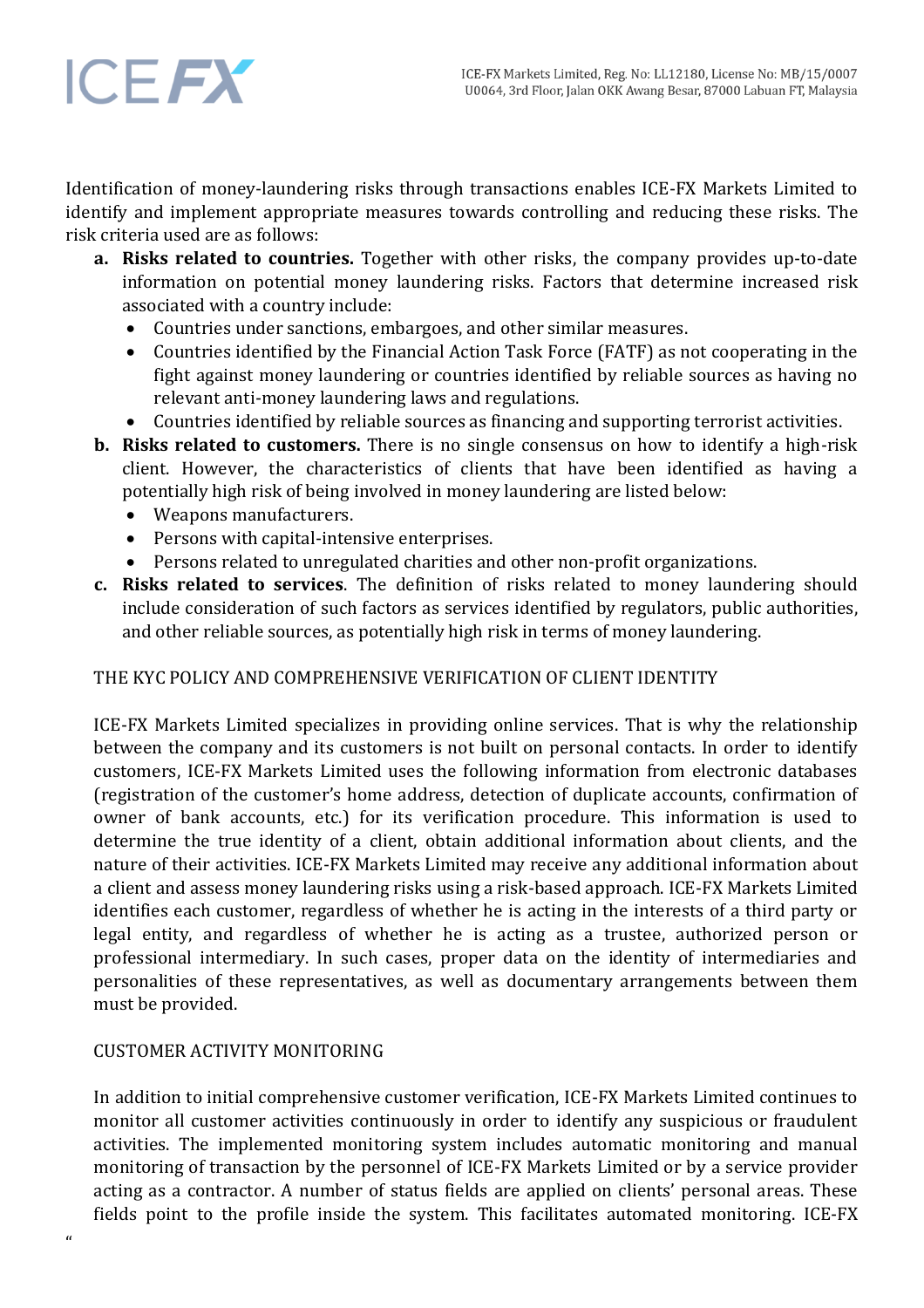

Markets Limited has implemented a procedure for submitting suspicious activity data (consistent with the regulations of the regulator and the law), which allows employees to send reports to an anti-money laundering specialist if they are sure or suspect or have strong arguments to suspect that the client may be involved in money laundering or financing of terrorism. This procedure has three stages:

- a. The company's employees should carefully check all information for suspicious or unusual information.
- b. Reports on suspicious transactions and activities must be consistent with laws and regulations of jurisdiction.
- c. An anti-money laundering specialist must be informed of all suspicious transactions and activities on a monthly basis.

# DATA STORAGE

All documents received for the purpose of client identification (the requirements of the "Know Your Customer" policy), and the information for each transaction, as well as any information related to money laundering, should be stored in the company in accordance with the anti money laundering norms and laws. The information to be stored includes reports on suspicious activity, documentation on AML account monitoring, etc. The records should be kept for at least 5 years.

To open a trading account, the client must provide sufficient personal information including a valid passport issued by the government, which contains the name of the owner, date of birth, and residential address.

IN OPENING AN ACCOUNT AT ICE-FX MARKETS LIMITED, THE CLIENT:

- a. Undertakes to comply with all the applicable anti money laundering laws, including the AML/CTF Act.
- b. Confirms that he has no information or suspicions that the funds deposited in his account were obtained from an illegal source or are connected to any money laundering activity or any other criminal activity, and that proceeds from his investments will not be used to terrorism financing or any other illegal activity.
- c. Agrees to immediately provide the company with any information that will be requested in order to implement the anti money laundering policy within the framework of current legislation, international rules and norms.

# FUNDS WITHDRAWAL PROCEDURE

The funds withdrawal process in ICE-FX Markets Limited, described below, has strict procedures and rules aimed at ensuring that the funds are delivered exactly to their owner:

- a. Clients of ICE-FX Markets Limited must fill out a withdrawal request, including correctly filled in information about the account.
- b. All withdrawal requests are sent to the accounting department for processing. The accounting department confirms availability of funds on the account, checks whether there is withdrawal blockage or restriction, and allows execution of the withdrawal request.
- c. The accounting department reviews all withdrawal requests, checks whether the funds are withdrawn in the same way they were deposited, and checks the details of the account